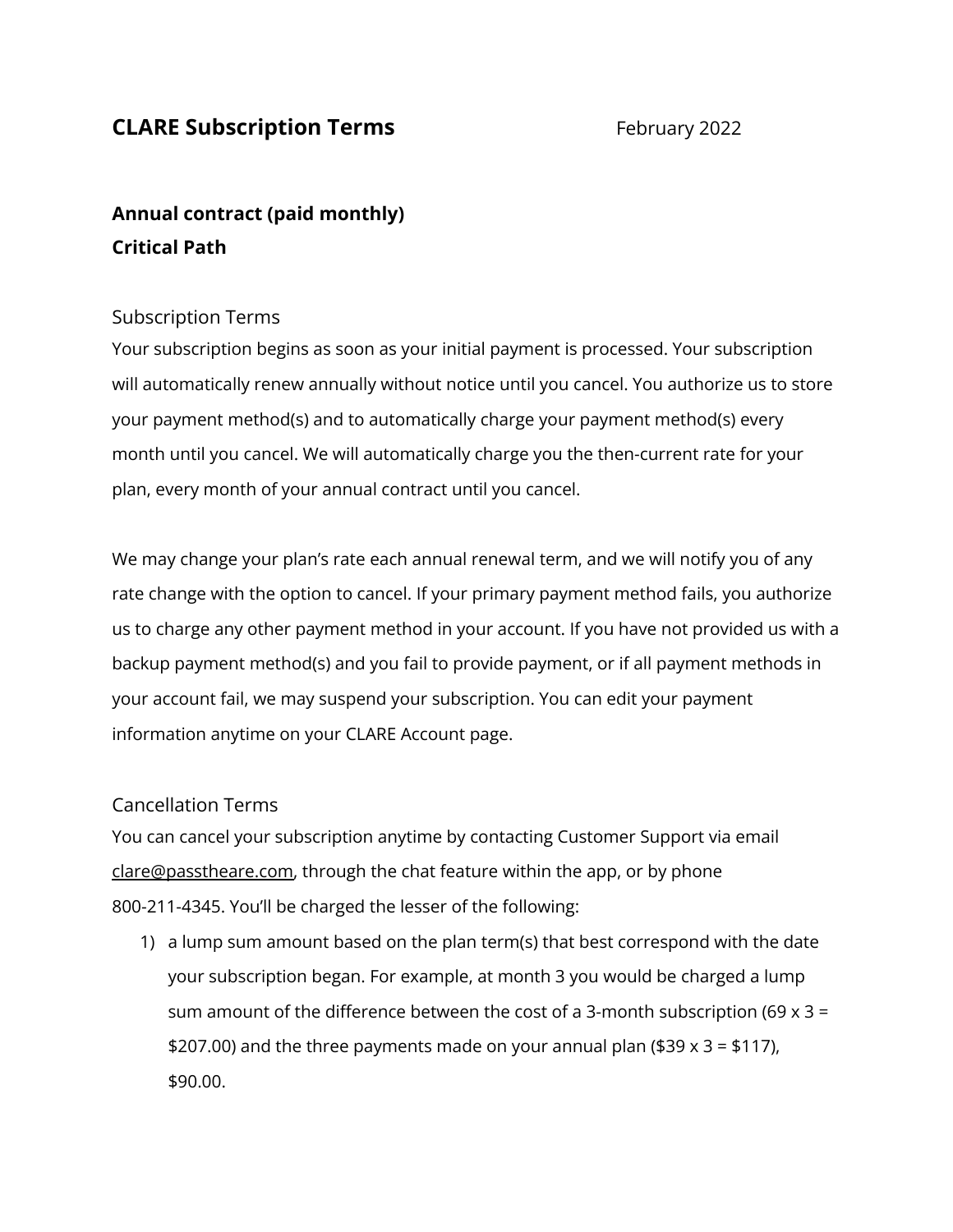2) A lump sum amount of your remaining contract obligation. For example, at month 3 you would be charged a lump sum amount of \$351 (\$39 x 3 = \$351). Your service will continue until the end of that month's billing period.

# **Annual contract (prepaid) Critical Path**

## Subscription Terms

Your subscription begins as soon as your initial payment is processed. You will be charged, in one lump sum, the annual rate stated at the time of purchase, plus applicable taxes. Your subscription will continue after your annual renewal date on a month-to-month basis until you cancel. You authorize us to store your payment method(s) and to automatically charge your payment method(s) every year until you cancel.

We will automatically charge you the then-current rate for your plan, every year upon renewal until you cancel. We may change your plan's rate each annual renewal term, and we will notify you of any rate change.

If your primary payment method fails, you authorize us to charge any other payment method in your account. If you have not provided us with a backup payment method(s) and you fail to provide payment, or if all payment methods in your account fail, we may suspend your subscription. You can edit your payment information anytime on your CLARE Account page.

### Cancellation Terms

You can cancel your subscription anytime via your CLARE Account page or by contacting Customer Support. Should you cancel your payment is non-refundable, and your service will continue until the end of your contracted term.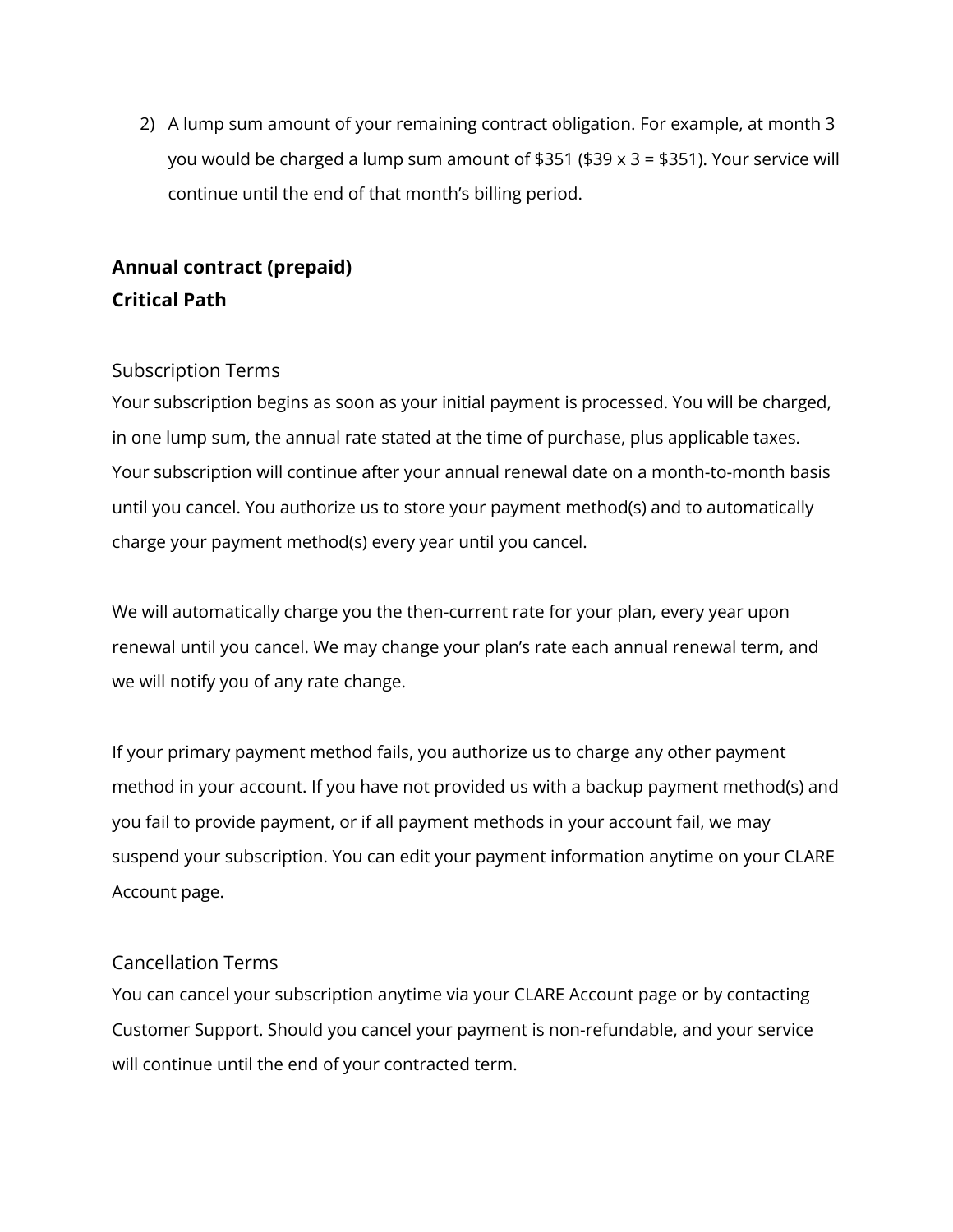## **3-Month Plan (paid monthly) Substantial Completion**

#### Subscription Terms

Your subscription begins as soon as your initial payment is processed. Your subscription will automatically renew quarterly without notice until you cancel. You authorize us to store your payment method(s) and to automatically charge your payment method(s) every month until you cancel. We will automatically charge you the then-current rate for your plan, every month upon renewal until you cancel. We may change your plan's rate each quarterly renewal term, and we will notify you of any rate change with the option to cancel.

If your primary payment method fails, you authorize us to charge any other payment method in your account. If you have not provided us with a backup payment method(s) and you fail to provide payment, or if all payment methods in your account fail, we may suspend your subscription. You can edit your payment information anytime on your CLARE Account page.

### Cancellation Terms

You can cancel your subscription anytime by contacting Customer Support via email [clare@passtheare.com,](mailto:clare@passtheare.com) through the chat feature within the CLARE app, or by phone 800-211-4345. You'll be charged the lesser of the following:

- 1) a lump sum amount based on the plan term(s) that best correspond with the date your subscription began. For example, at month 2 you would be charged a lump sum amount of the difference between the cost of a monthly subscription ( \$89 x 2 = \$178) and the two payments made on your 3-month subscription (\$69.00 x 2 = \$138), \$40.00.
- 2) a lump sum amount of your remaining contract obligation. For example, at month 2 you would be charged a lump sum amount of \$69 on your 3-month subscription. Your service will continue until the end of that month's billing period.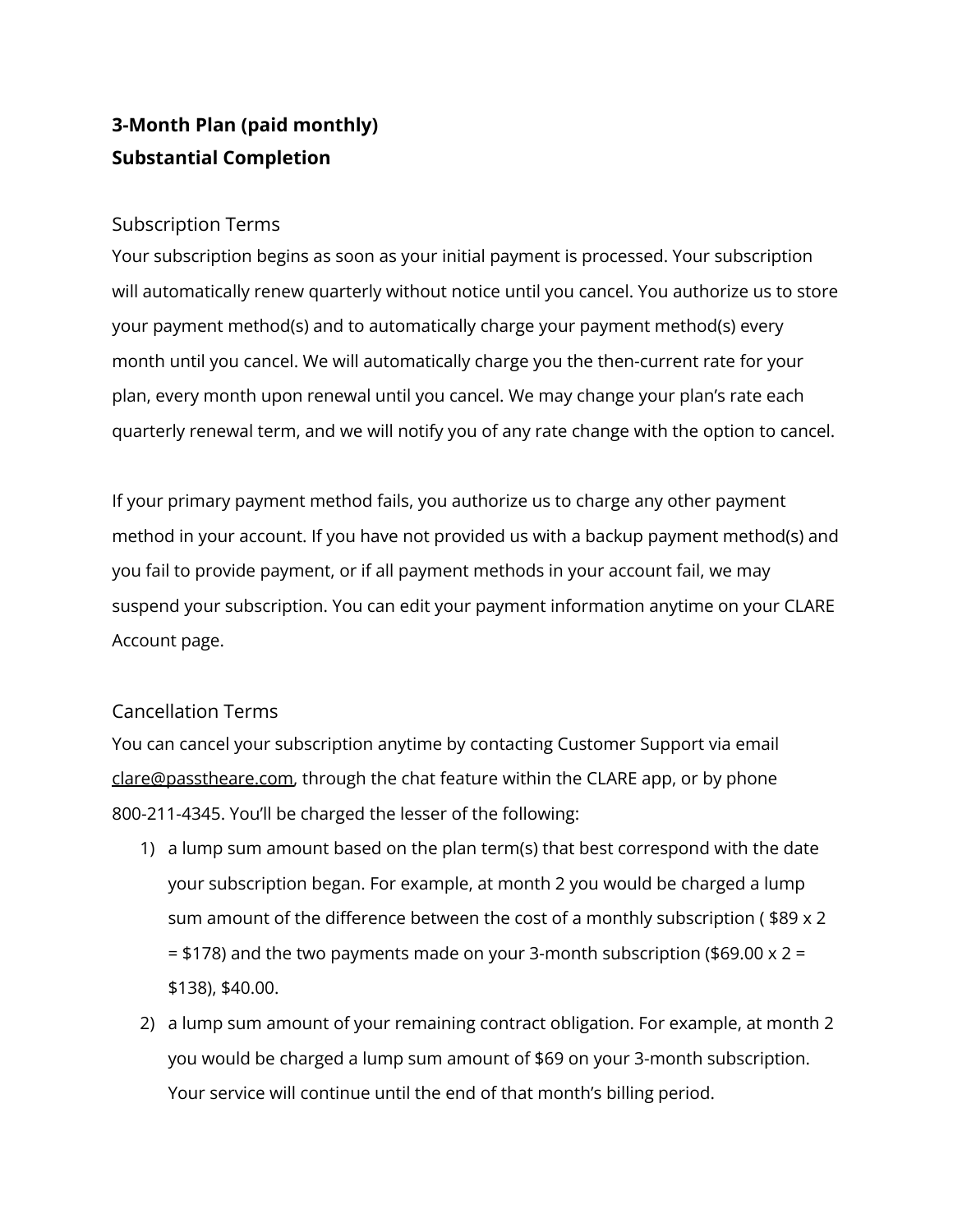# **3-Month Plan (prepaid) Substantial Completion**

#### Subscription Terms

Your subscription begins as soon as your initial payment is processed. Your subscription will automatically renew quarterly without notice until you cancel. You authorize us to store your payment method(s) and to automatically charge your payment method(s) every month until you cancel. We will automatically charge you the then-current rate for your plan, every month upon renewal until you cancel. We may change your plan's rate each quarterly renewal term, and we will notify you of any rate change with the option to cancel.

If your primary payment method fails, you authorize us to charge any other payment method in your account. If you have not provided us with a backup payment method(s) and you fail to provide payment, or if all payment methods in your account fail, we may suspend your subscription. You can edit your payment information anytime on your CLARE Account page.

You can cancel your subscription anytime via your CLARE Account page or by contacting Customer Support. Should you cancel your payment is non-refundable, and your service will continue until the end of your contracted term.

## **Month-to-Month Fast-Track**

### Subscription Terms

Your subscription begins as soon as your initial payment is processed. Your subscription will automatically renew each month without notice until you cancel. You authorize us to store your payment method(s) and to automatically charge your payment method(s) every month until you cancel. We will automatically charge you the then-current rate for your